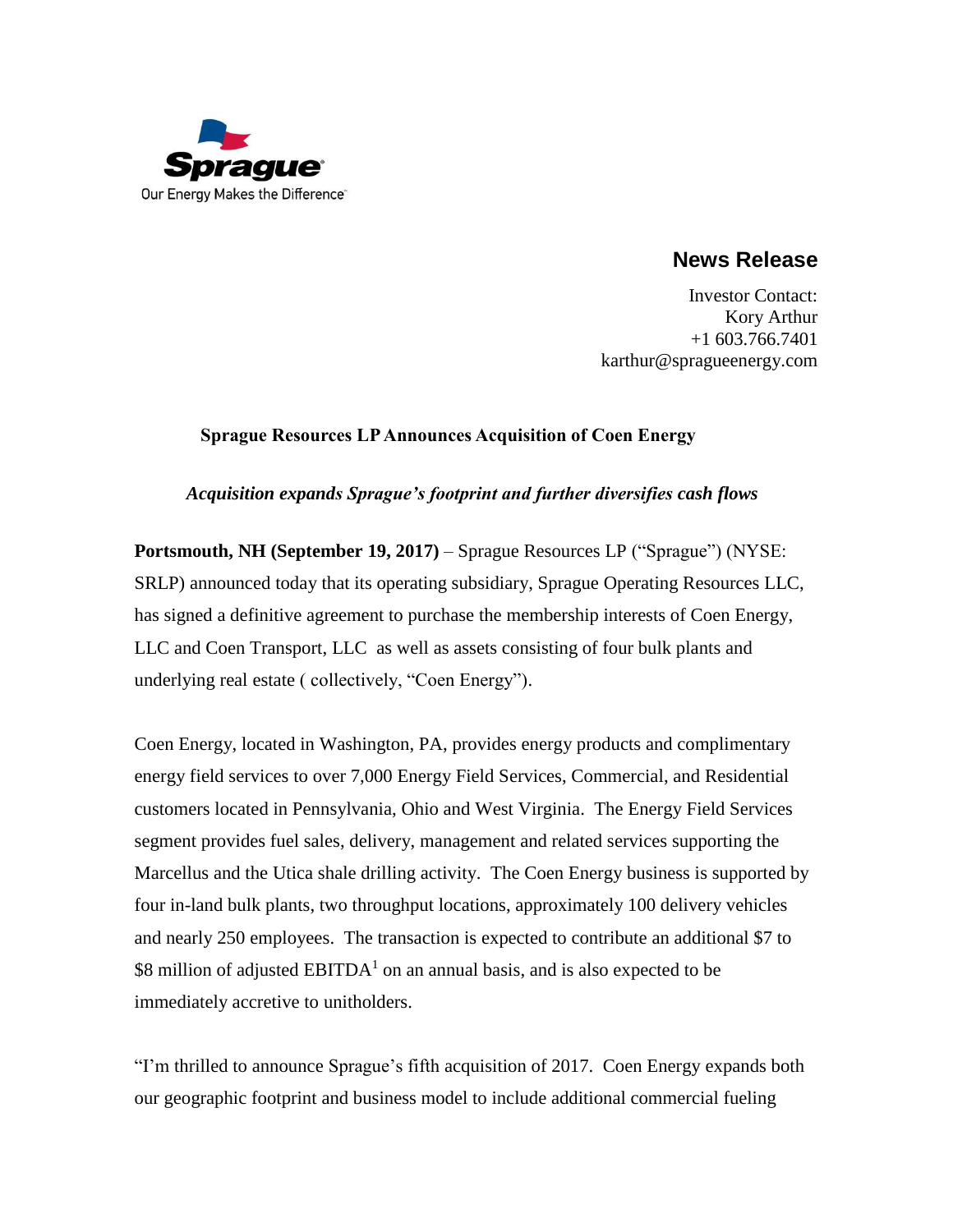activities," said David Glendon, President and CEO of Sprague. "Coen's strong reputation for customer service and safe operations has generated strong customer loyalty and provides an outstanding platform for continued growth in the region," remarked Glendon.

"We are proud of our team and the business that we have built together at Coen Energy to become a leader in our line of work. Legacy is very important to the Coen Family. Coen Energy already has an exciting future ahead of it on many levels. Its future is made even more exciting with enhanced capabilities and effectiveness to serve our customers as part of the Sprague Family," added Andy McIlvaine, President of Coen Energy.

Sprague intends to fund the transaction with borrowings from its senior secured credit facility; closing is expected to occur in the fourth quarter.

Sprague has updated its investor relations website with slides containing additional information regarding the pending acquisition. The presentation can be accessed from Sprague's website at [http://www.spragueenergy.com/investor-relations.](http://www.spragueenergy.com/investor-relations) Height Securities served as financial advisor to Sprague on the transaction.

### About Sprague Resources LP

Sprague Resources LP is engaged in the purchase, storage, distribution and sale of refined petroleum products and natural gas. The company also provides storage and handling services for a broad range of materials. More information concerning Sprague can be found at [www.spragueenergy.com.](http://www.spragueenergy.com/)

### About Coen Oil Company, LLC

Founded in 1923, Coen Oil Company, LLC is the parent company of Coen Energy, Coen Transport as well as Coen Markets, a leading convenience store chain in the PA, OH, WV tri-state area, and Coen Tire, a leading tire retailer in that same region. More information can be found at coenoil.com.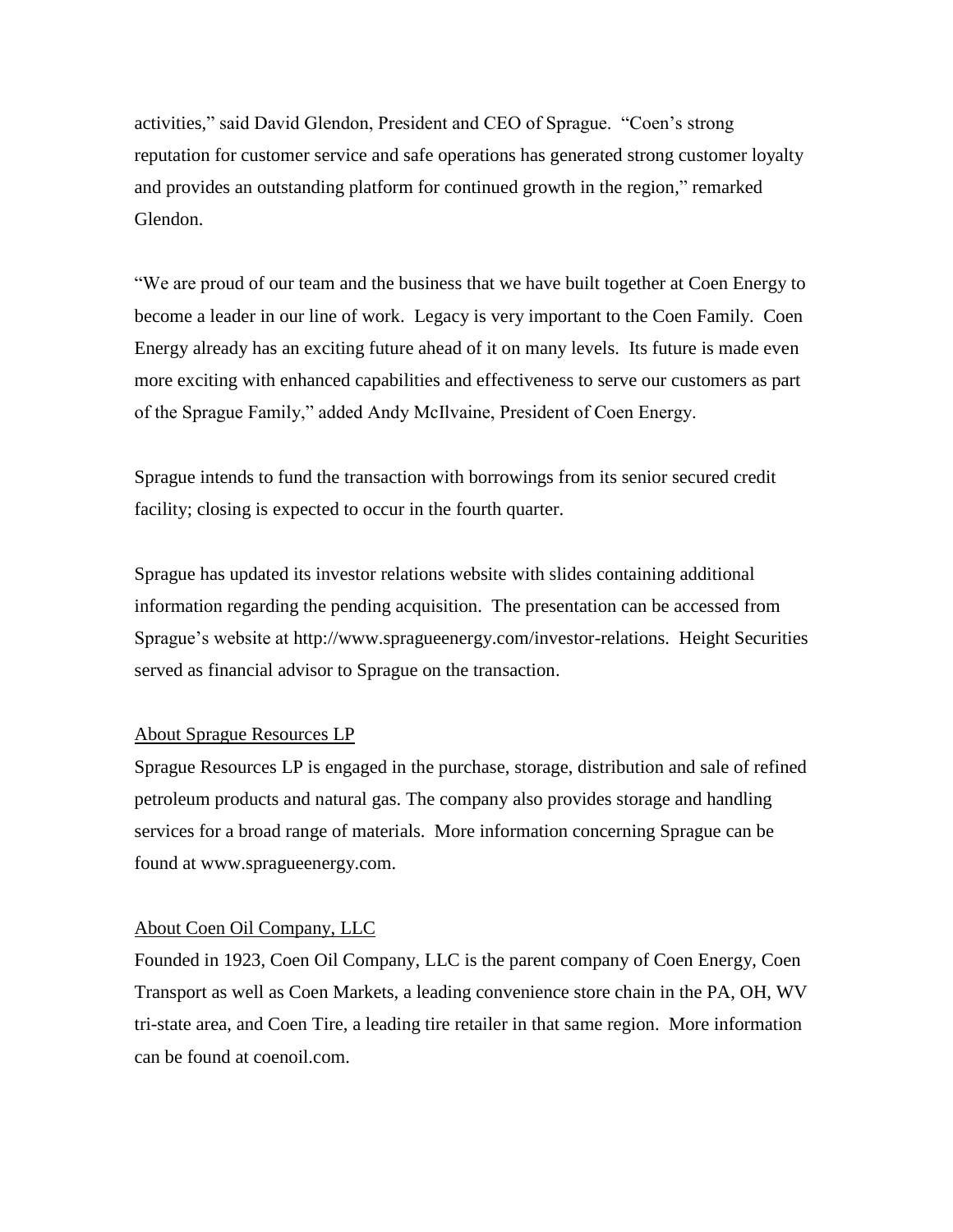#### \*\*\*\*\*

#### Forward-Looking Statements

This press release may include forward-looking statements. These forward-looking statements involve risks and uncertainties and other factors that are difficult to predict and many of which are beyond management's control. Although Sprague believes that the assumptions underlying these statements are reasonable, investors are cautioned that such forward-looking statements are inherently uncertain and involve risks that may affect our business prospects and performance causing actual results to differ from those discussed in the foregoing release. A number of important factors could cause actual results or events to differ materially from those indicated by such forwardlooking statements, including the parties' ability to consummate the transaction; the conditions to the completion of the transaction, including the receipt of certain consents required in connection with the transaction which may not be obtained on the terms expected or on the anticipated schedule; the parties' ability to meet expectations regarding the timing, completion and accounting and tax treatments of the transaction; the possibility that the parties may be unable to achieve expected synergies and operating efficiencies within the expected time-frames or at all or be unable to successfully integrate Coen Energy's operations into those of Sprague; the possibility that the integration of Coen Energy into Sprague may be more difficult, time consuming or costly than expected; resulting increases in operating costs, customer loss and business disruption (including, without limitation, difficulties in maintaining relationships with employees, customers or suppliers); and, the ability of Sprague Resources GP LLC to retain certain key employees of Coen Energy. Other applicable risks and uncertainties related to our business have been described more fully in Sprague Resources LP's most recent Annual Report on Form 10-K filed with the U.S. Securities and Exchange Commission ("SEC") on March 10, 2017, and in subsequent Form 10-Q and Form 8-K filings, and other documents filed with the SEC. Sprague undertakes no obligation and does not intend to update any forward-looking statements to reflect new information or future events. You are cautioned not to place undue reliance on these forward-looking statements, which speak only as of the date of this press release.

\*\*\*\*\*

#### Non-GAAP Financial Measures

1. Reconciliation of non-GAAP adjusted EBITDA guidance to the closest corresponding GAAP measure (expected net income (loss)) is not available without unreasonable efforts on a forwardlooking basis due to the inherent difficulty and impracticality of forecasting certain amounts required by GAAP such as unrealized gains and losses on derivative hedges, which can have a significant and potentially unpredictable, impact on our future GAAP financial results.

Adjusted EBITDA is a measure not defined by United States generally accepted accounting principles ("GAAP"). We define adjusted EBITDA as net income (loss) before interest, income taxes, depreciation and amortization (which Sprague refers to as "EBITDA") adjusted for unrealized hedging gains and losses, in each case with respect to refined products and natural gas inventory, prepaid forward contracts and natural gas transportation contracts. Sprague's management uses certain non-GAAP financial measurements to evaluate its results of operations, including adjusted EBITDA. Adjusted EBITDA is one of the supplemental financial measures used by management to describe its operations and economic performance to investors, trade suppliers, research analysts and commercial banks to assess economic results of its operations; the market value of its inventory and